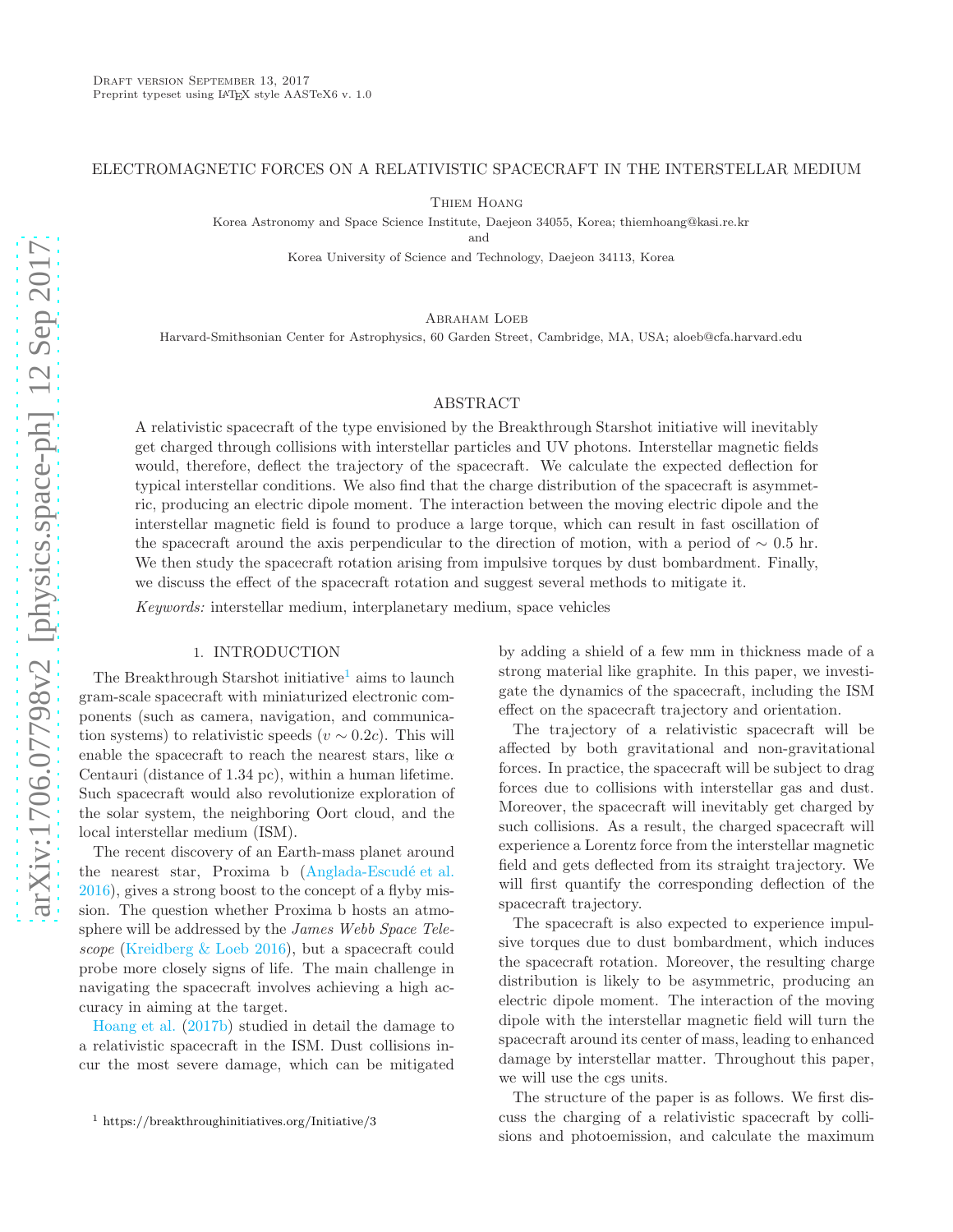resulting surface potential in Section [2.](#page-1-0) In Section [3,](#page-3-0) we consider the forces and torques that a charged spacecraft experiences in the magnetized ISM. In Section [4,](#page-4-0) we calculate the resulting deflection of the spacecraft in the interstellar magnetic field. Section [5](#page-6-0) is devoted for studying the oscillation and rotation of the spacecraft by regular and impulsive torques. Finally, we discuss the implications of our results in Section [6](#page-7-0) and summarize our conclusions in Section [7.](#page-8-3)

# <span id="page-1-0"></span>2. CHARGING OF A RELATIVISTIC SPACECRAFT

For our present study, we use the model Starchip considered in [Hoang et al.](#page-8-2) [\(2017b\)](#page-8-2), in the form of a thin tube of height  $H$ , width  $W$ , and length  $L$ . The optimal shape of the spacecraft with the smallest frontal cross-section is needle-like with  $H = W \ll L$ , as shown in Figure [1.](#page-1-1) We assume that the spacecraft is moving with the velocity  $v$  parallel to the long axis, such that the cross-section surface area of the spacecraft is  $A_{\rm sf} = WH = W^2$ .

## 2.1. Collisional charging

#### 2.1.1. General consideration

Upon collisions with the spacecraft, energetic electrons and ions penetrate and transfer their kinetic energy to the target electrons. The projectiles are stopped within the spacecraft eventually if their penetration depth is shorter than the spacecraft length [\(Hoang et al.](#page-8-2) [2017b](#page-8-2)). During their path within the spacecraft, energetic incident electrons can liberate numerous secondary electrons. Some of these electrons can have enough kinetic energy to reach the surface. If their kinetic energy at the surface is above the surface potential, they will exit as free electrons. This electron emission process leads to a positive charge of the spacecraft.

Figure [1](#page-1-1) shows a sketch of the spacecraft charging process through which a thin surface layer becomes positively charged through collisions with electrons and protons. The volume of this charged region (colored) is constrained by the penetration depth of protons  $R_{\rm H}$ , much larger then the electron penetration depth  $R_e$ . We define  $a_{\text{eff}}$  as the radius of the equivalent sphere that has the same volume as the charged region,

<span id="page-1-4"></span>
$$
a_{\text{eff}} \equiv \left(\frac{3R_{\text{H}}A_{\text{sf}}}{4\pi}\right)^{1/3} = \left(\frac{3R_{\text{H}}W^2}{4\pi}\right)^{1/3}.
$$
 (1)

The charged region and  $a_{\text{eff}}$  vary with v because the penetration depth  $R_H$  is a function of the spacecraft speed  $v$  (see [Hoang et al. 2017b\)](#page-8-2).

# 2.1.2. Electron bombardment

Secondary electron emission by electron bombardment is well studied in the literature. The interested reader is

 $R_{\rm H}$   $R_{\rm e}$ Spacecraft charging by gas collision



<span id="page-1-1"></span>Figure 1. Schematic of the needle-like spacecraft of height  $H$ , width  $W$ , and length  $L$ . The spacecraft surface area is  $A_{\rm sf} = WH$ . A thin surface layer can be highly charged by electron emission from collisions with interstellar electrons and protons, while the sides of the spacecraft are weakly charged through photoelectric emission of electrons by the absorption of UV photons.

referred to the classical review by [Hachenberg & Brauer](#page-8-4) [\(1959\)](#page-8-4) and a more recent review by [Schou](#page-8-5) [\(1980\)](#page-8-5), for more details. Here, we only provide the essential formulae.

Let  $\delta(E_0, 0)$  be the electron emission yield, which is defined by the total number of electrons emitted per an incident electron of initial energy  $E_0$ . For a bulk solid, the emission yield can be described by:

<span id="page-1-2"></span>
$$
\delta(E_0, 0) = \delta_m \frac{4E_0/E_m}{(1 + E_0/E_m)^2},
$$
\n(2)

where  $E_m$  and  $\delta_m$  are the peak energy and maximum yield [\(Hachenberg & Brauer 1959;](#page-8-4) [Draine & Salpeter](#page-8-6) [1979\)](#page-8-6). Experimental data show that, for quartz,  $E_m =$ 420 eV and  $\delta_m = 2.9$ . For graphite,  $E_m = 250 \text{ eV}$  and  $\delta_m = 1$  [\(Hachenberg & Brauer 1959\)](#page-8-4).

For  $E_0 \gg E_m$ , Equation [\(2\)](#page-1-2) scales as  $1/E_0$ , as expected from the Rutherford cross-section. For  $E_0 \ll$  $E_m$ , the yield is linearly dependent on  $E_0$ .

The energy distribution of secondary electrons is uncertain. The emission yield for the secondary electron with energy  $E > E_s$  is approximately given by [\(Draine & Salpeter 1979](#page-8-6)):

<span id="page-1-3"></span>
$$
\delta(E_0, E) = \frac{\delta(E_0, 0)}{[1 + 0.125(E/\text{eV})^2]^{1/2}},\tag{3}
$$

where  $E_s$  is the threshold for escaping from the surface, and  $E$  is in unit of eV. This provides a good fit to experimental data in solids, and is proportional to  $1/E$ for large  $E$  as expected from Rutherford scattering of secondary electrons.

The emission yield from the spacecraft of surface electric potential  $U$  is given by,

$$
\delta(E_0, U) = \delta(E_0, E = eU),\tag{4}
$$

where  $E_s = eU$  is the threshold for free electrons. For our case, the spacecraft is rapidly charged to  $eU \gg 1$  eV. In this regime, we can approximate Equation [\(3\)](#page-1-3) as fol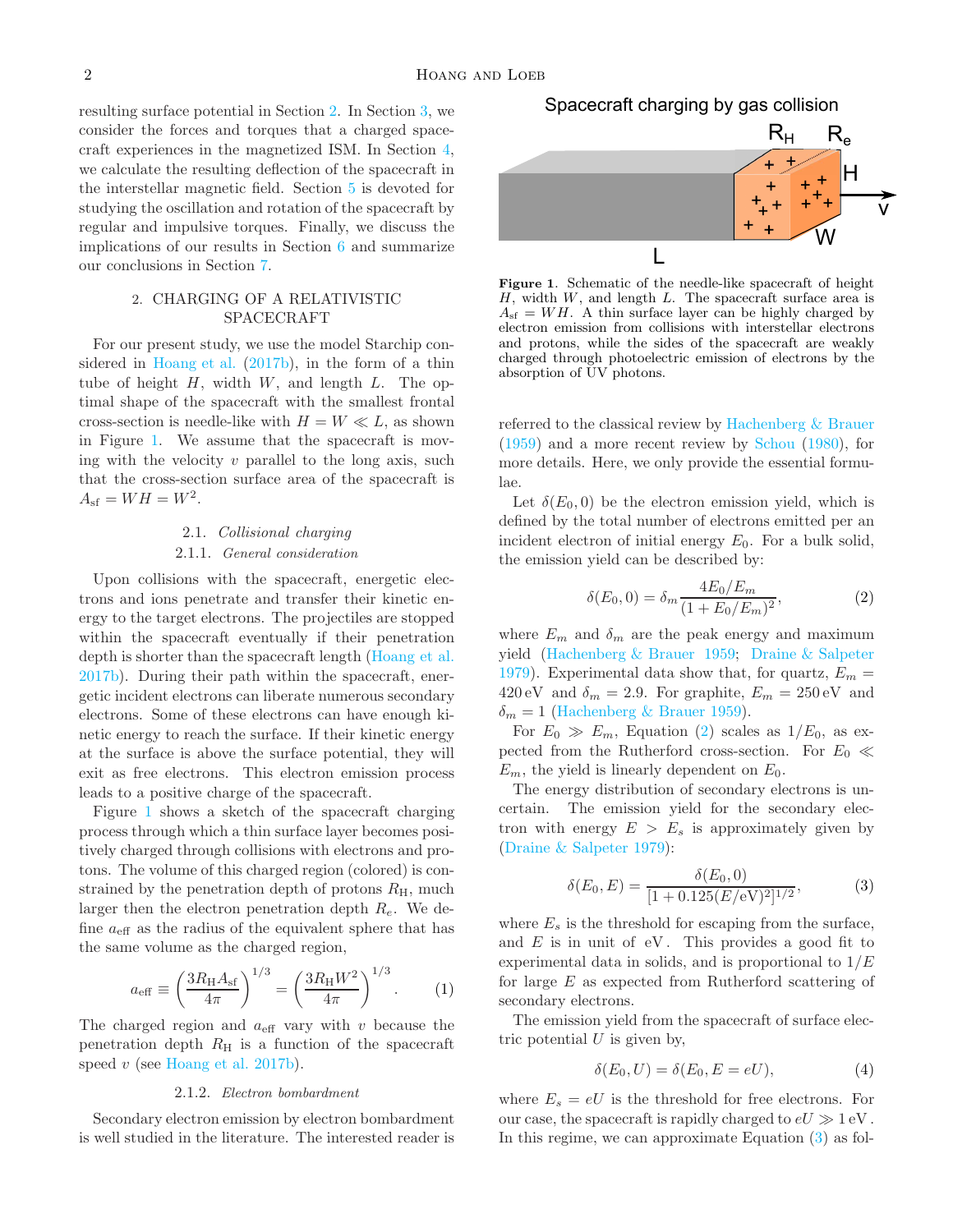lows:

<span id="page-2-3"></span>
$$
\delta(E_0, U) \approx \frac{\delta(E_0, 0)}{\sqrt{0.125(E/\text{eV})}} \approx \frac{\delta(E_0, 0)}{0.35(eU/\text{eV})}.
$$
 (5)

The left panel of Figure [2](#page-3-1) shows the emission yield versus the spacecraft speed  $v$  for different values of the spacecraft potential between  $U = 0$  and  $U = U_{\text{max},e}/2$ . Because  $U_{\text{max},e}$  is a function of v (see Section [2.1.5\)](#page-2-0), we find a steeper decline of the yield with  $v$  for increased U.

# 2.1.3. Proton bombardment

Ion bombardment can also induce the emission of secondary electrons. The physics is similar to electron impact. [Sternglass](#page-8-7) [\(1957](#page-8-7)) first presented a theoretical study on electron emission by energetic protons. An analysis for spacecraft under astrophysical conditions is compiled in [Whipple](#page-8-8) [\(1981\)](#page-8-8).

Let  $\gamma(E_0, 0)$  be the total electron emission yield induced by an proton of initial energy  $E_0$ . For metals, [Hasselkamp](#page-8-9) [\(1992\)](#page-8-9) showed that the total emission yield by proton bombardment is proportional to the stopping power  $dE/dx$ ,

<span id="page-2-2"></span>
$$
\gamma(E_0, 0) = \Lambda_e \frac{dE}{dx},\tag{6}
$$

where  $\Lambda_e$  is specific yield that depends on the material [\(Schou 1980](#page-8-5)). A good fit for the emission yield by impinging protons shows an independence of  $\Lambda_e$  on the ion energy  $\Lambda_e \approx 0.1$  (A/eV).

Based on experiments for 17 different projectile ions on carbon targets, [Clouvas et al.](#page-8-10) [\(1993\)](#page-8-10) found a good fit to their data with  $\Lambda_e \sim 0.36$  (Å/eV).

As in the case of impinging electrons, the emission yield by proton impacts producing secondary electrons of kinetic energy  $E > E_s$  is given by

<span id="page-2-1"></span>
$$
\gamma(E_0, E) = \frac{\gamma(E_0, 0)}{[1 + 0.125(E/\text{eV})^2]^{1/2}}.\tag{7}
$$

Therefore, the emission yield that enters Equation [\(7\)](#page-2-1) is given by

$$
\gamma(E_0, U) = \gamma(E_0, E = eU),\tag{8}
$$

where  $E_s = eU$  is the threshold for free electrons.

Figure [2](#page-3-1) (right panel) shows  $\delta(E_0, 0)$  computed based on Equation [\(6\)](#page-2-2) for graphite material in comparison to experimental data from [Clouvas et al.](#page-8-11) [\(1989](#page-8-11)) and [Hasselkamp](#page-8-9) [\(1992\)](#page-8-9). Data for metal targets from [Hasselkamp et al.](#page-8-12) [\(1981\)](#page-8-12) are also shown. The stopping power  $dE/dx$  for the selected material is taken from [Hoang et al.](#page-8-2) [\(2017b\)](#page-8-2). An excellent agreement between the theory and data is achieved for  $v > 0.05c$ . The analytical fit suggested by [Katz et al.](#page-8-13) [\(1977\)](#page-8-13) (see also [Whipple 1981](#page-8-8)) is not valid for the relativistic case of  $v > 0.1c$  (see red line).

For our calculations in the present paper, we calculate  $\gamma(E_0, 0)$  using Equation [\(6\)](#page-2-2) with  $\Lambda_e = 0.55/2$  (Å/eV) which provides the best-fit to the data by [Clouvas et al.](#page-8-11) [\(1989\)](#page-8-11) (see the right panel of Figure [2\)](#page-3-1). Here the factor 2 accounts for the fact that the experiments studied by [Clouvas et al.](#page-8-11) [\(1989\)](#page-8-11) were conducted for thin foils where electrons can escape from both sides. For our long spacecraft, the yield is expected to be a factor 2 smaller because electrons only escape from the front side.

#### 2.1.4. Heavy ion bombardment

Energetic heavy ions are expected to produce a larger electron emission yield than protons due to the larger stopping power  $dE/dx$ . The experiments discussed in [Borovsky & Suszcynsky](#page-8-14) [\(1991\)](#page-8-14) and [Clouvas et al.](#page-8-10) [\(1993\)](#page-8-10) show that the emission yield by heavy ions is about two orders of magnitude larger than that of protons. However, since the interstellar abundance of heavy atoms is more than four orders of magnitude lower than hydrogen, the net emission yield by heavy ions is negligible compared to impinging electrons and protons. Thus, charging by electron emission due to heavy ions can be neglected.

Moreover, bombardment of fast heavy ions can eject target nuclei through a process so-called electronic sputtering [\(Hoang et al. 2015\)](#page-8-15). For our high energy case, this process is shown to be inefficient and yields a rather low sputtering yield. For instance, [Hoang et al.](#page-8-15) [\(2015](#page-8-15)) found that iron ions can produce a sputtering yield of  $Y_{\text{Fe}}$  < 0.1 for  $v > 0.1c$ . The net yield for Fe abundance of  $X_{\text{Fe}} \sim 10^{-5}$  is  $X_{\text{Fe}}Y_{\text{Fe}} < 10^{-6}$ , which is negligible compared to the electron emission by electrons and protons.

# <span id="page-2-0"></span>2.1.5. Maximum surface electric potential and Coulomb explosions

The accumulation of positive charge by collisions gradually increases the electric potential of the spacecraft surface  $U$ . When the potential is sufficiently large such that the liberated electrons cannot overcome the surface potential to exit from it as free electrons, the spacecraft is maximally charged.

The maximum surface potential  $U_{\text{max},p}$  achieved by impinging particles  $p$  is determined by the maximum energy that the projectile can transfer to the target atomic electron:

<span id="page-2-4"></span>
$$
eU_{\text{max,p}} = T_{\text{max,p}},\tag{9}
$$

which yields  $eU_{\text{max},e} = m_e v^2/2$  for impinging electrons and  $eU_{\text{max,H}} = 2m_e v^2 = 4eU_{\text{max,e}}$  for impinging protons (see [Hoang et al. 2015](#page-8-15)).

The corresponding maximum charge is equal to

$$
Z_{\rm sp,max} = \frac{U_{\rm max,p} a_{\rm eff}}{e},\tag{10}
$$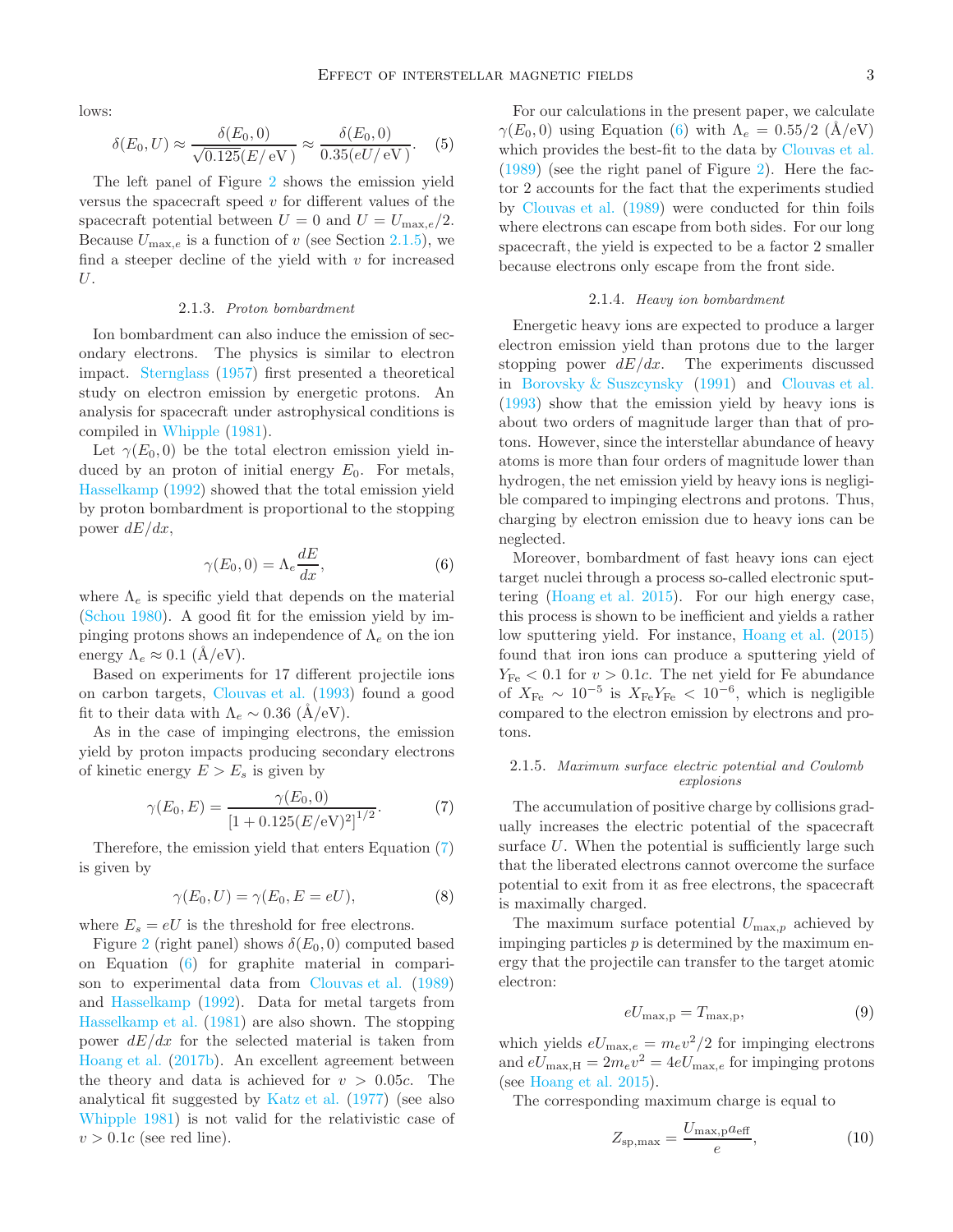

<span id="page-3-1"></span>Figure 2. Left panel: Electron emission yield  $\delta(E_0, U)$  calculated for the different potentials of a graphite spacecraft. Larger U values substantially reduce the emission yield. Right panel: Emission yield by proton impact  $\gamma(E_0, 0)$  computed vs. experimental data for metals and carbon targets. The fit for the carbon target is calculated using  $dE/dx$  of graphite.

where  $a_{\text{eff}}$  is the radius of the charged region that also depends on the spacecraft speed  $v$  (see Figure [1\)](#page-1-1).

We note that  $U_{\text{max,H}}$  is much smaller than the Coulomb disruption limit,  $e\phi_{\text{Coul,max}}$  $10^4 (S_{\text{max}}/10^{10} \text{dyn cm}^{-2})^{1/2} (a_{\text{eff}}/0.1 \text{ cm})$  keV. Here  $S_{\text{max}}$  is the maximum tensile strength of the material that can reach  $S_{\text{max}} \sim 10^{11} \text{dyn cm}^{-2}$  for ideal material (see [Hoang et al. 2015](#page-8-15)). Thus, spacecraft damage by Coulomb explosions can be neglected.

### 2.2. Photoelectric Emission

The spacecraft can be charged by absorption of interstellar UV photons via the photoelectric effect.

The flux of the interstellar UV photons with energy E from  $5 - 13.6$  eV is [\(Draine 1978\)](#page-8-16):

$$
F(E) = 1.658 \times 10^{6} E - 2.152 \times 10^{5} E^{2}
$$
  
+6.919 \times 10^{3} E^{3} cm<sup>-2</sup> s<sup>-1</sup> sr<sup>-1</sup> eV<sup>-1</sup>, (11)

where  $E$  is given in units of eV.

The total number density of UV photons is equal to  $n_{\text{UV}} = \int_{5 \text{ eV}}^{13.6 \text{ eV}} E F(E) dE/c = 0.06 \text{ cm}^{-3}$ . Thus, the UV photon density is an order of magnitude lower than the total electron and proton density in the local ISM of ∼ 0.5 cm<sup>-3</sup>. Moreover, the UV photon energy is low  $(< 20 \text{ eV})$ , so that liberated electrons cannot have sufficient energy to escape from the front end after the spacecraft is already charged to a sufficiently large potential of  $U > 20$  eV. The photoelectric effect is negligible for charging the front side of a relativistic spacecraft compared to gas particle collisions. On the other hand, the photoelectric effect is important for charging the back end and the sides of the spacecraft. Nevertheless, the maximum surface potential achieved by UV photons is much smaller than the maximum potential of the front

side of  $U_{\text{max,e}} \sim 10^4 \text{ eV}.$ 

# 2.3. Electric dipole

As shown in Figure [1,](#page-1-1) a thin surface layer of thickness  $\sim R_{\rm H}$  will be positively charged. The center of charge,  $Z_{\rm sp}$ , is displaced from the center of mass by  $\sim L/2$ , producing an electric dipole moment. The electric dipole is directed along the long axis  $\hat{x}$  and equal to

$$
\mu_{ed} \approx \frac{eZ_{\rm sp}L}{2} \hat{\mathbf{x}}.\tag{12}
$$

# <span id="page-3-0"></span>3. FORCES AND TORQUES ACTING ON A CHARGED SPACECRAFT

Below, we will discuss the forces and torques that a charged spacecraft experiences during its journey in the magnetized ISM.

#### 3.1. Electromagnetic forces

The charged spacecraft experiences the Lorentz force due to the interstellar magnetic field:

$$
F_B = \frac{eZ_{\rm sp}vB_\perp}{c},\tag{13}
$$

where  $B_{\perp}$  is the magnetic field component perpendicular to the direction of motion of the spacecraft.

For the short period when the spacecraft is moving through the solar system, the motion of the solar system with respect to the ambient magnetic field induces an electric field  $\mathbf{E} = \mathbf{v}_{\odot} \times \mathbf{B}$ . Thus, the electric force is

<span id="page-3-2"></span>
$$
F_E = eZ_{\rm sp}E = \frac{eZ_{\rm sp}v_{\odot}B_{\perp}}{c}.
$$
 (14)

Since  $v_{\odot}$  is much lower than  $v, F_E \ll F_B$ , so this force can be neglected.

The spacecraft is also subject to the force exerted by the solar wind, which is given by Equation [\(14\)](#page-3-2) with  $v_{\odot}$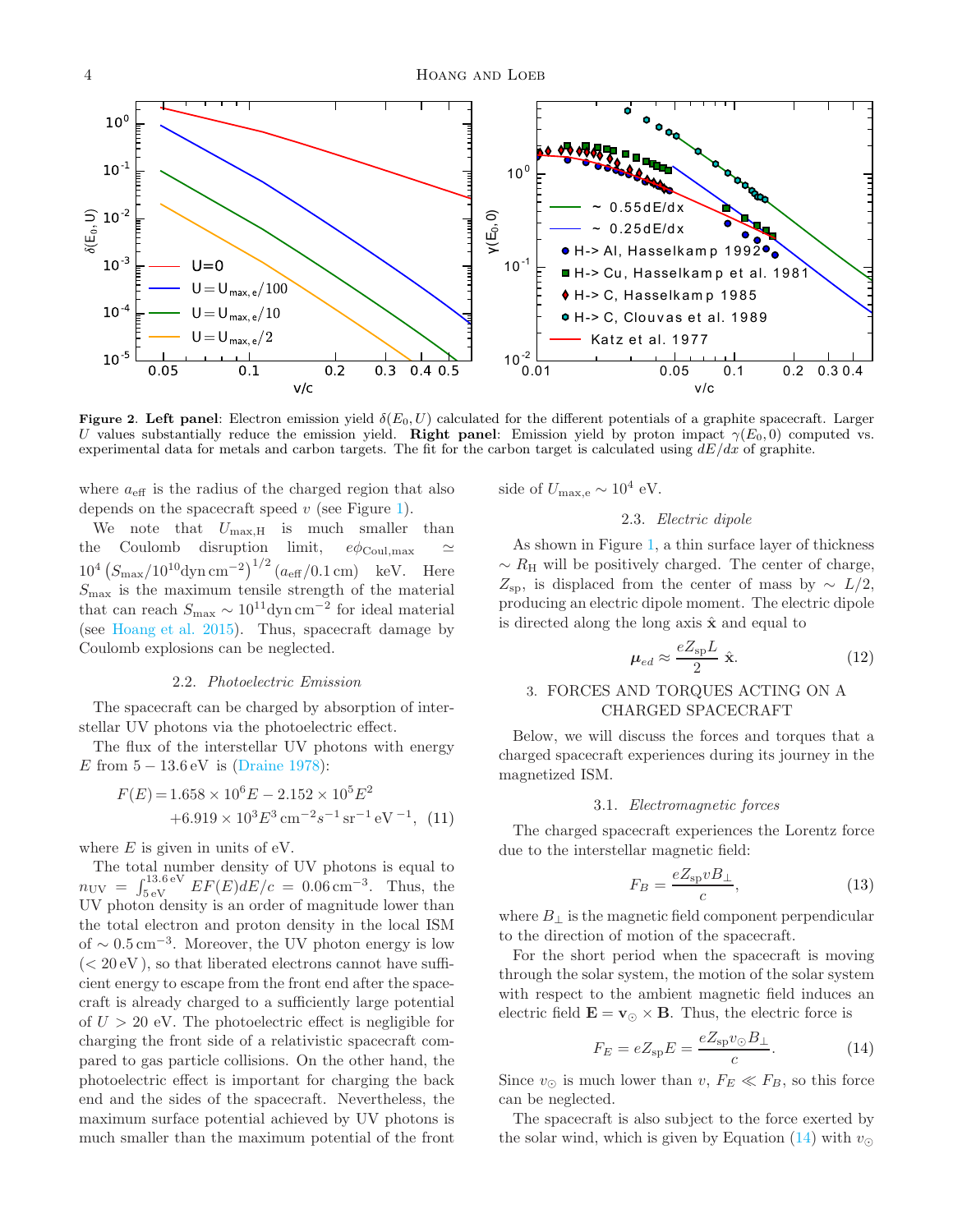replaced by the solar wind velocity  $v_{sw}$ . Since  $v_{sw} \ll c$ , the resulting force is negligible.

# 3.2. Drag forces

Gas atoms that collide with the spacecraft produce a drag force,

$$
F_{\text{drag,coll}} \simeq 1.4n_{\text{H}}m_{\text{H}}v^2A_{\text{sf}},\tag{15}
$$

where the factor of 1.4 accounts for the He with abundance of 10%, and  $n_{\rm H}$ ,  $m_{\rm H}$  are the proton number density and mass, respectively.

A charged body moving in a plasma is also expected to experience a Coulomb drag force. However, in the relativistic limit of  $v \gg (2kT_{\rm gas}/m_{\rm H})^{1/2} \sim$  $10^6 (T_{\rm gas}/10^4 \,\rm K)^{1/2}$  cm/s. When the spacecraft motion is much faster than the thermal speed of protons, the Coulomb drag is negligible.

The resulting slowing down of the spacecraft by drag forces in the ISM is described the fractional velocity change,  $\Delta v/v \sim 2.3 \times 10^{-6} (N_H/10^{18} \text{ cm}^{-2}) (A_{\text{sf}}/1 \text{ cm}^2) (1 \text{ g}/M_{\text{sp}})$ . This  $10^{-6} (N_{\rm H}/10^{18} \rm \, cm^{-2}) (A_{\rm sf}/1 \rm \, cm^2) (1 \rm \, g/M_{\rm sp}).$  This implies that the spacecraft will be delayed in reaching the target by about 2 hr over the travel time of 20 years to  $\alpha$  Centauri. This finding is consistent with the conclusion obtained in [Lubin](#page-8-17) [\(2016](#page-8-17)).

When the lightsail is open, an additional drag from from interstellar gas is present. However, such drag force is negligible for relativistic thin lightsails [\(Hoang 2017\)](#page-8-18).

## 3.3. Torques

#### 3.3.1. Regular torque on the electric dipole

A charged spacecraft moving through the interstellar magnetic field is subject to an equivalent electric field:

$$
\mathbf{E}' = \frac{\mathbf{v} \times \mathbf{B}}{c}.\tag{16}
$$

The interaction of the electric dipole with the equivalent electric field induces a torque:

<span id="page-4-2"></span>
$$
\boldsymbol{\varGamma}_{\text{ed}} = \boldsymbol{\mu}_{\text{ed}} \times \mathbf{E}' = \frac{e Z_{\text{sp}} L}{2} \left[ \hat{\mathbf{x}} \times \frac{\mathbf{v} \times \mathbf{B}}{c} \right]. \tag{17}
$$

The resulting effect of this torque is to rotate the spacecraft around the y-axis, perpendicular to the direction of motion (see Figure [3\)](#page-4-1).

# 3.3.2. Impulsive torques by dust impact

In addition to drag forces, the spacecraft will experience impulsive torques due to collisions with gas and dust. For an axisymmetric surface, gas bombardment results in a zero averaged torque, but an irregularly shaped spacecraft is subject to a net mechanical torque [\(Lazarian & Hoang 2007](#page-8-19); [Hoang et al. 2017a\)](#page-8-20). Here we assume that the spacecraft is axisymmetric, such that the regular mechanical torque is zero.



<span id="page-4-1"></span>Figure 3. Interaction of a charged spacecraft with a velocity  $v$  along the x-direction in the interstellar magnetic field along the y-direction. The equivalent electric field in the spacecraft is oriented along the z-direction. The torque acting on the dipole results in the oscillation of the spacecraft around the y-axis.

Due to its large mass, a single collision with a dust grain of mass  $m_{\text{gr}}$  can deposit a considerable angular momentum on the spacecraft over a very short interaction time:

<span id="page-4-3"></span>
$$
\delta J \sim \frac{m_{\rm gr} v W}{2}.\tag{18}
$$

The net increase of the spacecraft angular momentum after experiencing  $N_{\text{coll}}$  collisions can be estimated using the random walk formula:

<span id="page-4-5"></span>
$$
\Delta J = N_{\text{coll}}^{1/2} \delta J. \tag{19}
$$

Assuming that all interstellar dust mass is concentrated in a sizebin of  $0.1 \mu m$  and the dust-to-gas mass ratio of 0.01, the total number of collisions with  $0.1 \mu m$ grains is

<span id="page-4-4"></span>
$$
N_{\text{coll}} \sim \frac{0.01 N_{\text{H}} m_{\text{H}} A_{\text{sf}}}{(\rho 4 \pi / 3) \times 10^{-15} \text{ cm}^3} \sim 10^6 \left( \frac{N_{\text{H}}}{10^{18} \text{ cm}^{-2}} \right) \left( \frac{A_{\text{sf}}}{1 \text{ cm}^2} \right) \left( \frac{3 \text{ g cm}^{-3}}{\rho} \right), (20)
$$

where  $N_{\rm H}$  is the gas column swept by the spacecraft.

The expected value of  $N_H$  to  $\alpha$  Centauri is in the range of  $3 \times 10^{17} - 10^{18} \,\text{cm}^{-2}$  [\(Linsky & Wood 1996\)](#page-8-21). Thus, we expect to have  $N_{\text{coll}} \sim 10^6$  collisions by the time the spacecraft reaches  $\alpha$  Centauri.

# <span id="page-4-0"></span>4. DEFLECTION OF SPACECRAFT IN THE INTERSTELLAR MAGNETIC FIELD

Next, we aim to quantify the deflection of the charged spacecraft in the interstellar magnetic field.

#### 4.1. Gas column required for maximum charge

Because the charge of the spacecraft increases with time, it is of interest to know when the charge reaches its equilibrium value.

The charging rate by collisions with electrons for a spacecraft of charge  $Z$  (potential  $U$ ) is given by,

$$
J_{Z,e} = -n_e v A_{\rm sf} \left( s_e - \delta \right), \tag{21}
$$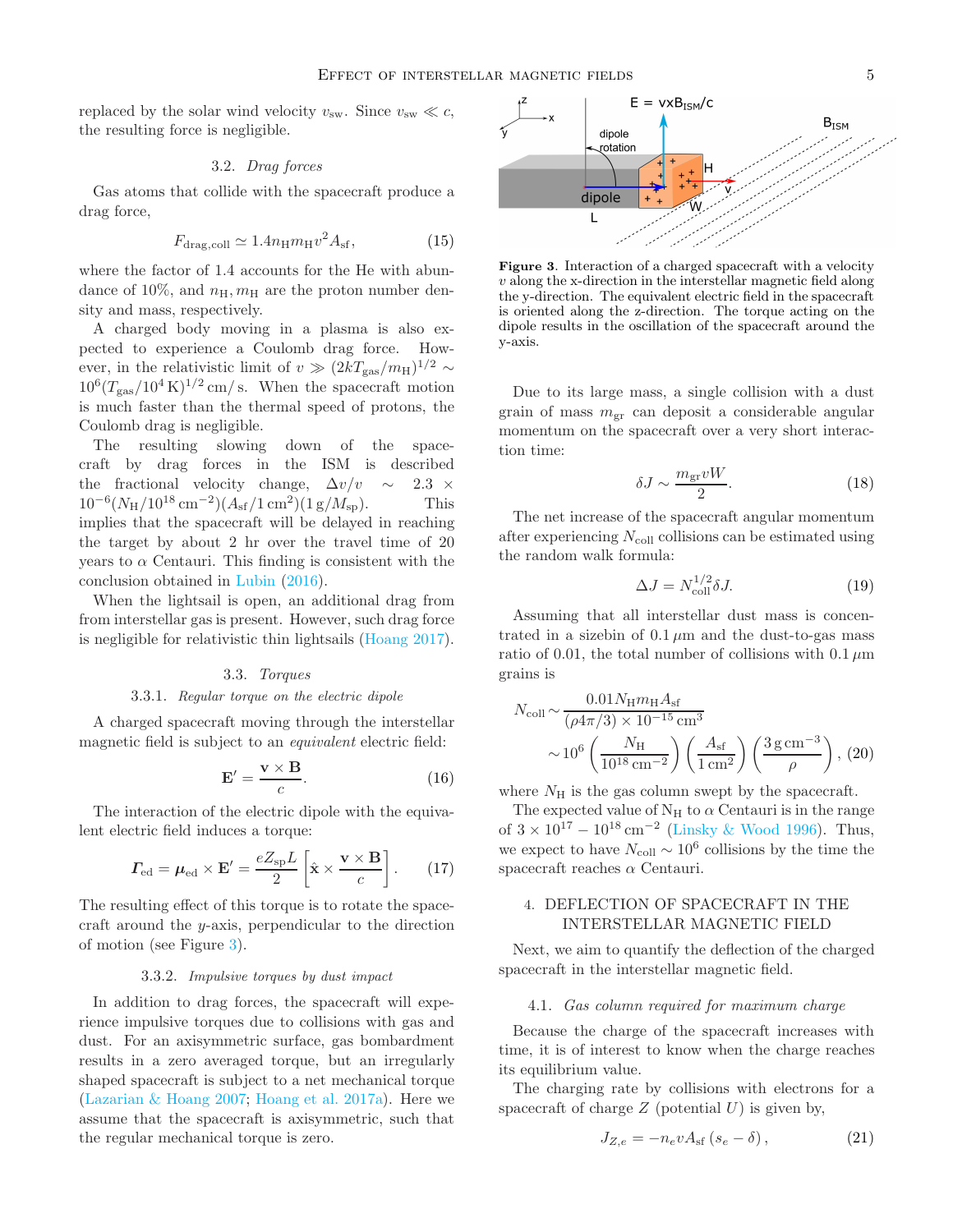

 $A_{sf}$  = 0.1cm<sup>2</sup>  $_{\text{ref}}$  = 1.0cm<sup>2</sup>

<span id="page-5-1"></span>Figure 4. Gas column density required for the spacecraft to reach its maximum electric potential  $U_{\text{max,e}}$  (solid lines) and  $U_{\text{max,H}}$  (dotted lines) for different surface areas  $A_{\text{sf}}$ . Shaded area marks the expected gas column toward  $\alpha$  Centauri [\(Linsky & Wood 1996](#page-8-21)), and the vertical line indicates the typical velocity of  $v = 0.2c$ .

where  $s_e$  is the sticking coefficient, and  $\delta = \delta(E_0, U)$ with  $E_0 = m_e v^2/2$ .

Similarly, the charging rate due to proton bombardment is equal to,

$$
J_{Z,i} = n_{\rm H} v A_{\rm sf} \left( s_i + \gamma \right), \tag{22}
$$

where  $s_i$  is the sticking coefficient, and  $\gamma = \gamma(E_0, U)$ with  $E_0 = m_H v^2/2$ . Here we disregard the possibility of recombination of protons with target electrons because the protons move with much higher speeds than the Bohr velocity. The focusing effect is also negligible because the maximum energy potential is always much smaller than the proton kinetic energy. For an elongated design, the sticking coefficients,  $s_e = s_i = 1$ .

The increase in the spacecraft electric potential due to collisional charging is given by,

$$
\frac{dU}{dt} = A_{\rm sf} n_{\rm H} v \frac{e^2}{a_{\rm eff}} \left[ \delta(v, U) + \gamma(v, U) \right]. \tag{23}
$$

Thus, the gas column swept by the spacecraft to reach the maximum electric potential, denoted by  $N_{\text{H,max}}$ , is calculated as,

<span id="page-5-0"></span>
$$
N_{\rm H,max} A_{\rm sf} \frac{e^2}{a_{\rm eff}} = \int_0^{U_{\rm max,e}} \frac{dU}{\delta + \gamma} + \int_{U_{\rm max,e}}^{U_{\rm max,H}} \frac{dU}{\gamma}
$$

$$
\simeq 0.35 \left[ \frac{(eU_{\rm max,e}/\,\text{eV})^2}{\delta_0 + \gamma_0} + \frac{15(eU_{\rm max,e}/\,\text{eV})^2}{\gamma_0} \right]
$$

where  $\delta(v, U)$  was substituted from Equation [\(5\)](#page-2-3),  $\delta_0 =$  $\delta(E_0, 0)$ ,  $\gamma_0 = \gamma(E_0, 0)$ ,  $eU_{\text{max},e}$  is in units of eV, and  $a_{\text{eff}}$  is given by Equation [\(1\)](#page-1-4).

The first and second terms in Equation [\(24\)](#page-5-0) determines the maximum column required to reach  $U_{\text{max},e}$  and  $U_{\text{max,H}}$ , respectively.

Note that the maximum surface potential is only determined by the energy transfer  $T_{\text{max}}$ , which is independent of the spacecraft material, leading to the weak dependence of  $N_{\text{H,max}}$  on the material. Therefore, in the following, we present our numerical results for a spacecraft made of graphite only.

Figure [4](#page-5-1) shows the column density of gas required to produce the maximum potential  $U_{\text{max},e}$  (solid lines) and  $U_{\text{max,H}}$  (dotted lines). The latter is much larger, as expected from Equation [\(24\)](#page-5-0). The increase of  $N_{\text{H,max}}$ is expected due to the increase of  $U_{\text{max}}$  with v as given by Equation [\(9\)](#page-2-4). For a speed of  $v = 0.2c$ , the spacecraft needs to traverse a gas column of  $N_{\rm H}$  < 10<sup>15</sup> cm<sup>-2</sup> in order to reach  $U_{\text{max,e}}$ , which corresponds to less than 0.1% of the pathlength to  $\alpha$  Centauri. A gas column of 16 times larger is required to reach  $U_{\text{max,H}}$ . In what follows, we adopt  $U = U_{\text{max},e}$  and  $Z_{\text{sp}} = Z_{\text{sp,max}}$  in our numerical calculations. Results for taking  $U = U_{\text{max,H}}$ will also be discussed.

# 4.2. Uniform interstellar magnetic field

The charged spacecraft would move in a helical trajectory in a uniform magnetic field. The gyroradius of a charged spacecraft

$$
R_g = \frac{M_{\rm sp}vc}{eZ_{\rm sp}B_{\perp}},\tag{25}
$$

provides the curvature of the spacecraft trajectory in the magnetic field.

The deflection impact parameter from the target at a distance  $D \ll R_g$  is given by,

$$
b = D\alpha \approx \frac{D^2}{R_g} = \frac{D^2 e Z_{\rm sp} B_{\perp}}{M_{\rm sp} v c},\tag{26}
$$

where  $\sin \alpha \sim \alpha \sim D/R_q$ . The above equation can be rewritten as

$$
\left(\frac{b_{\rm AU}}{D_{\rm pc}^2 B_{\mu G}}\right) \simeq 0.017 \left(\frac{Z_{\rm sp}}{10^{10}}\right) \left(\frac{1 \,\mathrm{g}}{M_{\rm sp}}\right) \left(\frac{0.2c}{v}\right), (27)
$$

where  $b_{\text{AU}} = (b/1 \text{ AU}), D_{\text{pc}} = (D/1 \text{ pc}), \text{ and } B_{\mu} =$  $(B_{\perp}/1\mu\text{G}).$ 

 $(24)$ erstellar Boundary Explorer (IBEX) in [Zirnstein et al.](#page-8-23) eV, ward α Centauri is uncertain, but likely between 3 − The magnetic field of the local ISM near the Sun is studied in [Frisch et al.](#page-8-22) [\(2012\)](#page-8-22). The mean magnetic strength of  $\sim 3\mu$ G is inferred from observations by *In*-[\(2016\)](#page-8-23). The strength of interstellar magnetic field to- $10\mu$ G. Thus, the corresponding deflection distance is  $b \sim 0.1 - 0.3$  AU for the magnetic field in this range.

Figure [5](#page-6-1) shows the deflection distance  $(b/D^2B)$  as a function of  $v$  for the different spacecraft masses, calculated for  $Z_{\rm sp} = Z_{\rm sp,max}$ . The deflection distance increases with  $v$  but decreases with the spacecraft mass.

 $10^{18}$ 

 $10^{17}$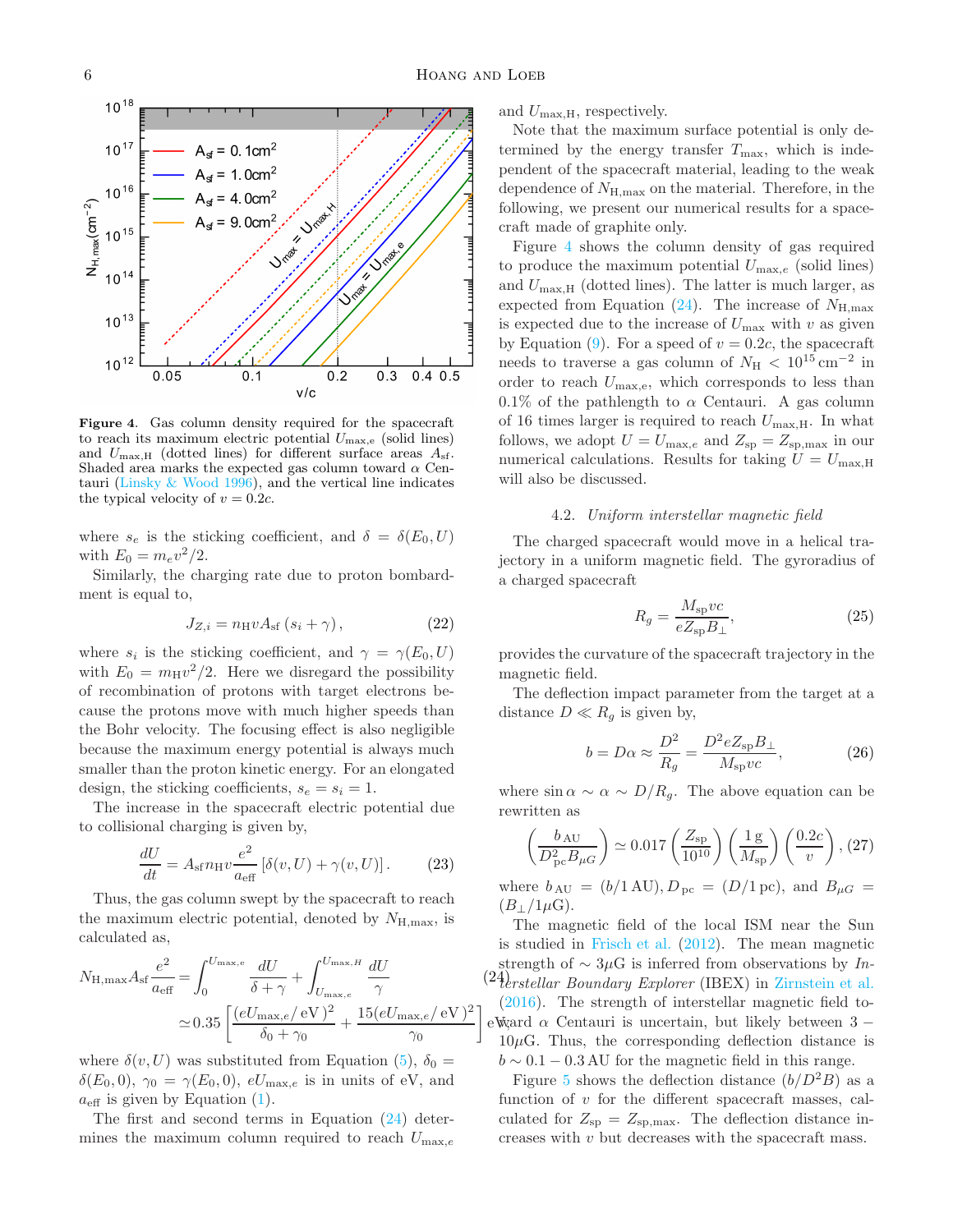

<span id="page-6-1"></span>Figure 5. Deflection distance off the intended target planet versus spacecraft speed for the different spacecraft masses. Larger speeds induce larger deflections due to the increase of the maximum surface charge with the speed as  $v^2$ .

We note that after the spacecraft is charged to  $U_{\text{max,H}}$ , the deflection impact factor is increased by a factor of  $U_{\text{max,H}}/U_{\text{max,e}} = 4.$ 

# 4.3. Effect of non-uniform interstellar medium

The actual ISM is not uniform, with fluctuating gas density, which results in the fluctuation of the collisional charging. However, after the maximum charge is obtained, the effect of density fluctuation is rather weak. The chance for the presence of dense clumps that can heat the spacecraft to melting temperature is low (see [\(Hoang et al. 2017b](#page-8-2))). Therefore, we consider a uniform ISM for simplicity.

#### 4.4. Deflection by stellar magnetic fields

There is no information about the magnetic field in the astrosphere of  $\alpha$  Centauri A and B. However, similarly to the Sun, we expect the stellar winds to create magnetic fields out to a distance of ∼ 100 AU. The magnetic field may be locally amplified due to a bowshock around the stellar wind. The magnetic field and stellar wind around Proxima Centauri were studied in [Garraffo et al.](#page-8-24) [\(2016](#page-8-24)). However, the path within the stellar neighborhood is rather short. As a result, the deflection is negligible compared to the deflection caused by the interstellar magnetic field. It is worth noting that, due to the presence of the stellar wind, the atmosphere of Proxima b may be detected through its radio aurora emission [\(Burkhart & Loeb 2017\)](#page-8-25).

# <span id="page-6-0"></span>5. SPACECRAFT OSCILLATION AND ROTATION

5.1. Oscillation by equivalent electric field



<span id="page-6-3"></span>**Figure 6.** Oscillation period of the spacecraft  $T_{\text{ed}}$  vs. its speed for the different magnetic field strengths, assuming spacecraft dimensions  $L = 5$  cm,  $W = 0.3$  cm and mass  $M_{\rm sp} = 1$  g are chosen.

The oscillation of the spacecraft due to the torque (see Equation [17\)](#page-4-2) on the moving dipole in the interstellar magnetic field is governed by the equation of motion:

<span id="page-6-2"></span>
$$
\frac{I_{\perp}d\omega}{dt} = \frac{eZ_{\rm sp}L}{2c}vB_{\perp}\sin\phi,\tag{28}
$$

where  $I_{\perp}$  is the moment of inertia for rotation along the axis perpendicular to the direction of motion, and  $\phi$  is the angle between the dipole and  $\mathbf{E}'$  (see Figure [3\)](#page-4-1).

The inertia moments for the rotation parallel and perpendicular to the long axis are  $I_{\parallel} = M_{\rm sp}W^2/6$  and  $I_{\perp} = M_{\rm sp}(W^2 + L^2)/12$ , with  $M_{\rm sp} = \rho L W^2$  and  $\rho$  being the mass density.

Adopting the small angle approximation with  $\omega =$  $-d\phi/dt$ , Equation [\(28\)](#page-6-2) yields the oscillation period of the dipole with respect to  $\mathbf{E}'$ :

<span id="page-6-4"></span>
$$
T_{\rm ed} = \frac{2\pi}{\Omega} = 2\pi \left(\frac{2I_{\perp}c}{eZ_{\rm sp}LvB_{\perp}}\right)^{1/2}
$$

$$
\simeq 0.37 \frac{(M_{\rm sp}/1 \, \rm g)}{(5 \, \rm cm/L)} \left(\frac{10^{10}}{Z_{\rm sp}}\right) \frac{(0.2c/v)}{(B_{\perp}/5\mu G)} \quad \text{hr}, \tag{29}
$$

which implies that the spacecraft will spin rapidly around the axis perpendicular to the direction of motion on a period of  $\sim 0.5$  hr. When the spacecraft is charged to  $U_{\text{max,H}}$ , the oscillation rate  $(1/T_{\text{ed}})$  is increased by a factor of  $U_{\text{max,H}}/U_{\text{max,e}} = 4$ .

Figure [6](#page-6-3) shows  $T_{\text{ed}}$  calculated from Equation [\(29\)](#page-6-4) for different values of  $B_{\perp}$ . The spacecraft will oscillate faster when moving at higher speeds  $v$  or traverses a region with an enhanced interstellar magnetic field.

Upon entering the stellar magnetosphere, the strong stellar magnetic field can substantially enhance the rate of spacecraft oscillation through its electric dipole as shown in Figure [6](#page-6-3) by a factor of  $B/5\mu G$ .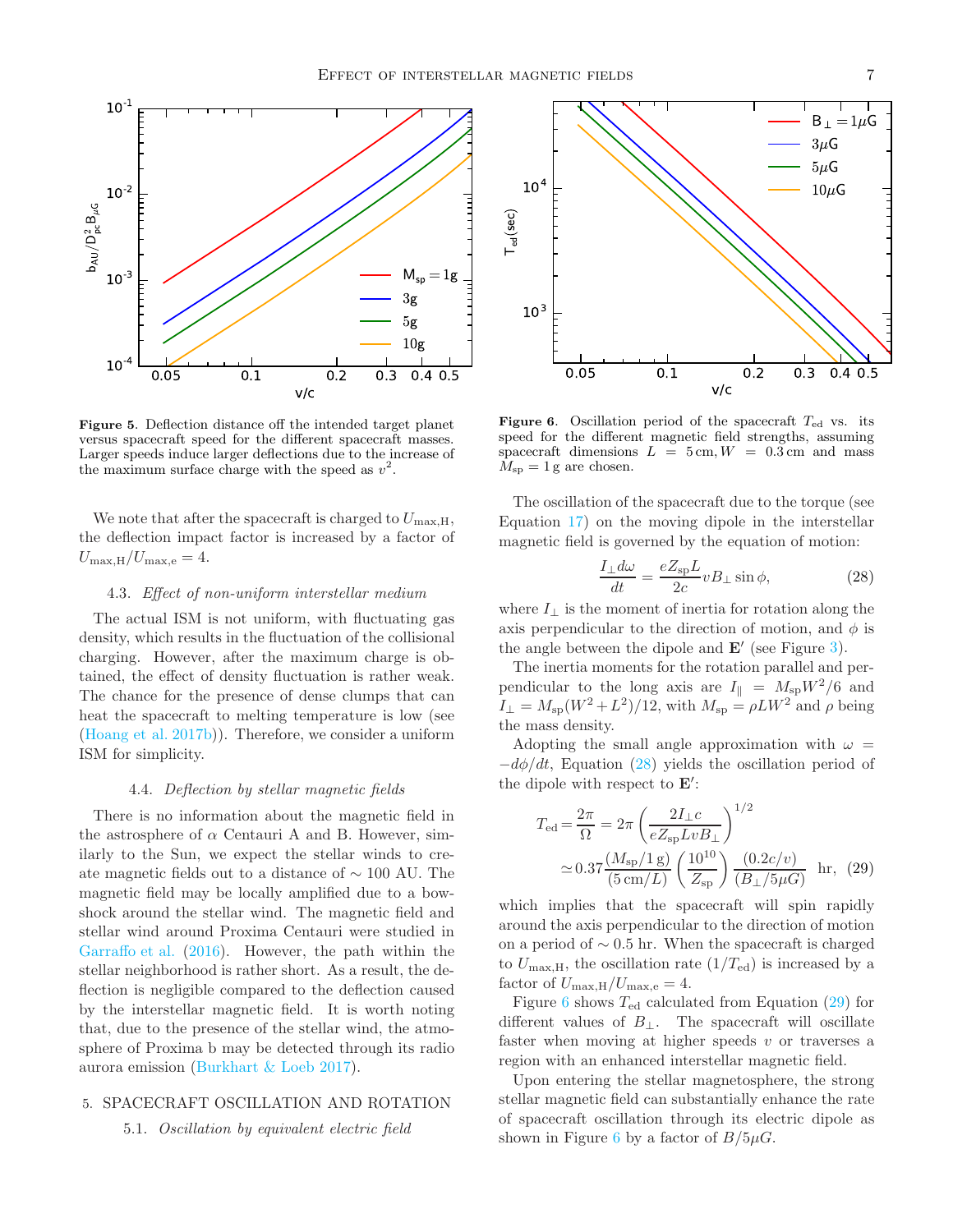# 5.2. Rotation by dust bombardment

Using  $\delta J$  from Equation [\(18\)](#page-4-3), we can estimate the angular velocity arising from a single collision with a dust grain of mass  $m_{\rm gr}$ :

$$
\delta\omega = \frac{\delta J}{I_{\perp}} \approx \frac{6m_{\rm gr}vW}{M_{\rm sp}(L^2 + W^2)}\tag{30}
$$

$$
\simeq 10^{-6} a_{-5}^3 \left(\frac{v}{0.2c}\right) \frac{(W/0.3 \text{ cm})}{M_{\text{sp}} (L/5 \text{ cm})^2} \text{ s}^{-1},\tag{31}
$$

where  $a_{-5} = (a_{gr}/10^{-5} \text{ cm})$ . Thus, a single collision can set the spacecraft to spin with  $\delta \omega \sim 10^{-6} \text{ s}^{-1}$ .

For the case in which all dust mass is concentrated in a single size  $a_{\rm gr}$  (i.e., single size distribution), the rotation frequency after  $N_{\text{coll}}$  (Eq. [20\)](#page-4-4) collisions is calculated using the total angular momentum  $\Delta J$  from Equation  $(19)$ :

$$
\Omega \sim \frac{\Delta J}{I_{\perp}} \sim \sqrt{N_{\text{coll}}} \delta \omega
$$
  

$$
\approx 10^{-3} \left( \frac{N_{\text{H}}}{10^{18} \text{ cm}^{-2}} \right) \frac{a_{-5}^{3}}{(0.2c/v)} \frac{(W/0.3 \text{ cm})}{M_{\text{sp}}(L/5 \text{ cm})^{2}} \text{ s}^{-1}. (32)
$$

This yields the rotation period:

<span id="page-7-1"></span>
$$
T_{\text{coll}} = \frac{2\pi}{\Omega}
$$
  
 
$$
\approx 1.7 \left( \frac{10^{18} \text{ cm}^{-2}}{N_{\text{H}}} \right) \frac{(0.2c/v)}{a_{-5}^3} \frac{M_{\text{sp}}(L/5 \text{ cm})^2}{(W/0.3 \text{ cm})} \text{hr}, (33)
$$

which corresponds to one revolution over a pathlength of 2 AU at  $v = 0.2c$ .

To consider the effect of spacecraft collisions with grains of different sizes, let adopt the grain size distri-bution from [Mathis et al.](#page-8-26) [\(1977\)](#page-8-26):  $f(a) \equiv n_H^{-1} dn/da =$  $A_{\text{MRN}}a^{-3.5}$  with  $A_{\text{MRN}} = 10^{-25.16} \text{ cm}^{-2.5}$ . By using the random walk formula, we obtain

$$
\Omega^{2} = \int_{a_{\min}}^{a_{\max}} \left( \frac{6vW}{M_{\rm sp}(L^{2} + W^{2})} \right)^{2} N_{\rm H} m_{\rm gr}^{2}(a) f(a) da
$$

$$
= \left( \frac{4\pi}{3} \times \frac{6m_{\rm gr} vW}{M_{\rm sp}(L^{2} + W^{2})} \right)^{2} N_{\rm H} A_{\rm MRN} \frac{a_{\max}^{3.5}}{3.5}, \quad (34)
$$

where  $a_{\min}$  and  $a_{\max}$  are the lower and upper cutoff of the size distribution. With the standard cutoff of the interstellar dust  $a_{\text{max}} = 0.25 \,\mu\text{m}$  [\(Mathis et al. 1977\)](#page-8-26), we obtain which yields

$$
T_{\text{coll}} \simeq 0.78 \left(\frac{10^{18} \text{ cm}^{-2}}{N_{\text{H}}}\right) \left(\frac{0.2c}{v}\right) \frac{M_{\text{sp}}(L/5 \text{ cm})^2}{(W/0.3 \text{ cm})} \text{hr}, (35)
$$

which is a factor 2 smaller than the period estimated for the single size dust distribution (Eq. [33\)](#page-7-1).

Thus, the rotation by dust collisions is much less important than that by the equivalent electric field for  $N_{\rm H}$  < 10<sup>17</sup> cm<sup>-2</sup>. When approaching  $\alpha$  Centauri, the rotation by dust collisions is comparable to that by the equivalent electric field.

#### 6. DISCUSSION

# 6.1. Effect of spacecraft deflection

<span id="page-7-0"></span>We have found that the spacecraft can be deflected significantly by the interstellar magnetic field. For  $\alpha$ Centauri ( $D = 1.34 \,\text{pc}$ ), following Figure [5,](#page-6-1) we find the deflection impact parameter is  $b \sim 0.1 \text{ AU} \sim 20 R_{\odot}$  at  $v = 0.2c$  for  $B_{\perp} \sim 3 \mu$ G) and  $M_{\rm sp} = 1$  g, assuming the maximum surface potential  $U_{\text{max,e}}$ . The deflection is 16 times larger when the maximum potential  $U_{\text{max,H}}$  is adopted. This deflection is significant since it amounts to twice the separation of Proxima b from its hosts star, Proxima Centauri.

The uncertainty in the deflection of the charged spacecraft by the interstellar magnetic field requires active course corrections by the spacecraft during its flight. These corrections can be achieved by thrusters.

### 6.2. Effect of Spacecraft Oscillation and Rotation

We have shown that the spacecraft can be rotated by the regular torque acting on the electric dipole moving through the magnetic field and impulsive torques from dust collisions. Such an effect can change the orientation of the spacecraft.

In particular, the fast oscillation of the spacecraft can increase its frontal cross-sectioned area, which enhances the risks from dust impact, especially the chance of hitting very big grains that can completely evaporate the spacecraft with a single collision [\(Hoang et al. 2017b\)](#page-8-2).

Also, the rotation could expose the spacecraft to enhanced gas bombardment, extending the charged region to the entire spacecraft volume. As a result, the deflection by the magnetic field could be substantially increased by a factor of  $LW^2/R_HW^2 \sim L/R_H$ .

It is worthy to mention that the rotation of a charged spacecraft can produce a magnetic moment, leading to the precession of the spacecraft around the ambient magnetic field.

Note that the dipole oscillation and rotation by dust bombardment should be treated simultaneously. Nevertheless, the dipole oscillation frequency is about one order of magnitude faster than the dust collision frequency. Moreover, a collision with a dust grain only deposits a small angular momentum to the spacecraft (see Section [5\)](#page-6-0). Therefore, the separation of these two processes remains valid.

# 6.3. Methods to mitigate spacecraft rotation

To mitigate the instability due to dust collisions, we suggest launching spacecraft fast spinning around its long axis. The resulting large angular momentum can better align the spacecraft with the direction of motion.

To mitigate the rotation caused by the spacecraft charging, one can also put a shield of thickness  $d$  sat